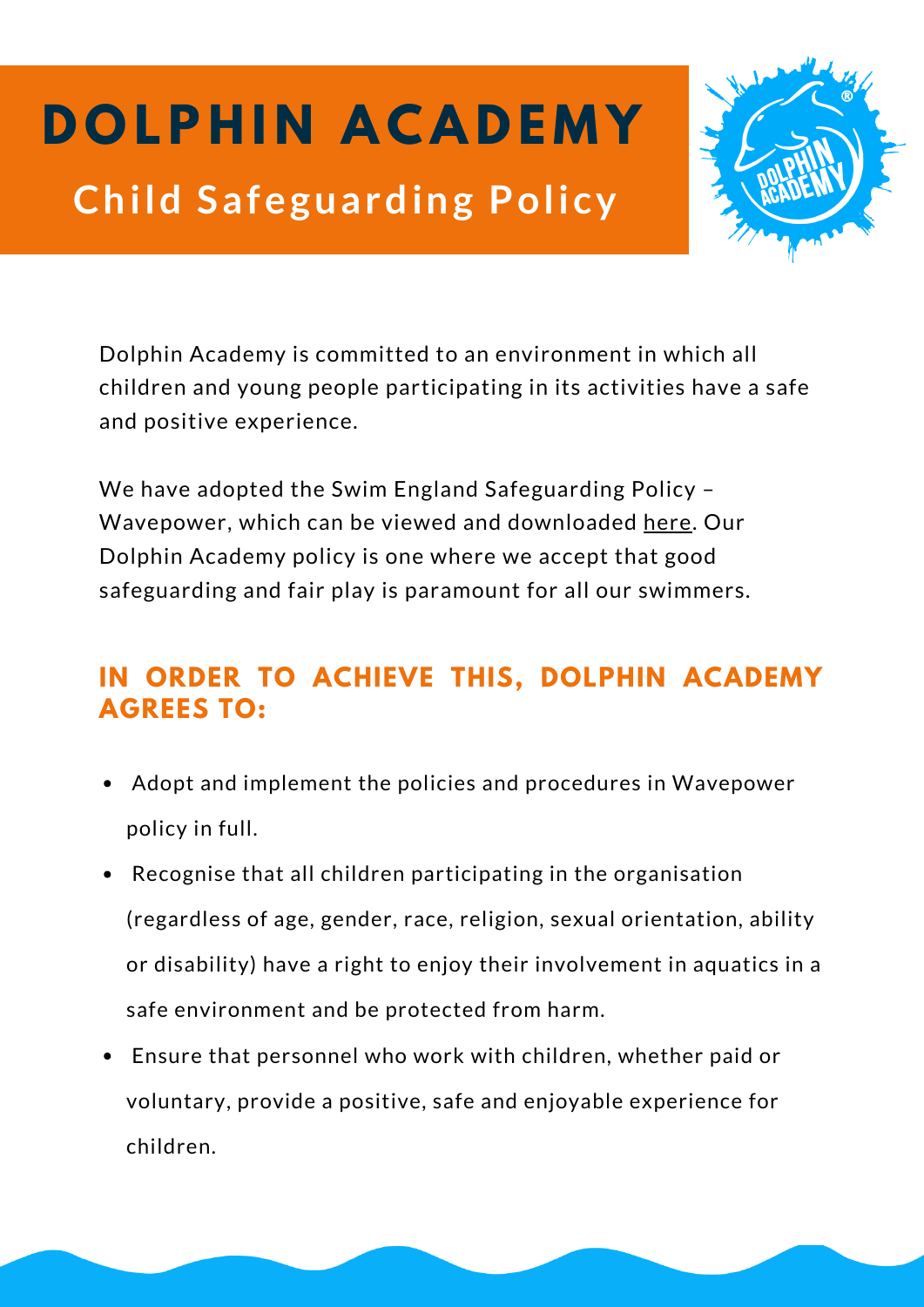- Appoint a welfare officer with the necessary skills and training as outlined by the Swim England who will take the lead in dealing with all child safeguarding matters raised within the organisation.
- Ensure that the welfare officer's name and contact details are known to all staff, members and parents of members.
- Ensure the welfare officer is available to discuss issues of concern on matters of safeguarding and deal with such concerns appropriately and in line with Wavepower.
- Ensure that all individuals who work with children in the organisation have undertaken the appropriate training, have had the relevant DBS checks, and adhere to the required practices for safeguarding children as outlined in Wavepower.
- Ensure that all individuals who will be working or will work with children in the organisation have been recruited in accordance with the Swim England Safe Recruitment Policy.
- Ensure that all individuals who work with children in the organisation have the appropriate training, code of conduct and good practice to follow in line with the guidance in Wavepower.
- Provide all members of the organisation and parents of members with the opportunity to raise concerns in a safe and confidential manner if they have a concern about a child's welfare.
- Ensure that all child safeguarding matters, whether they be concerns about child welfare or protection, are dealt with appropriately in accordance with the guidance for reporting and action in Wavepower.